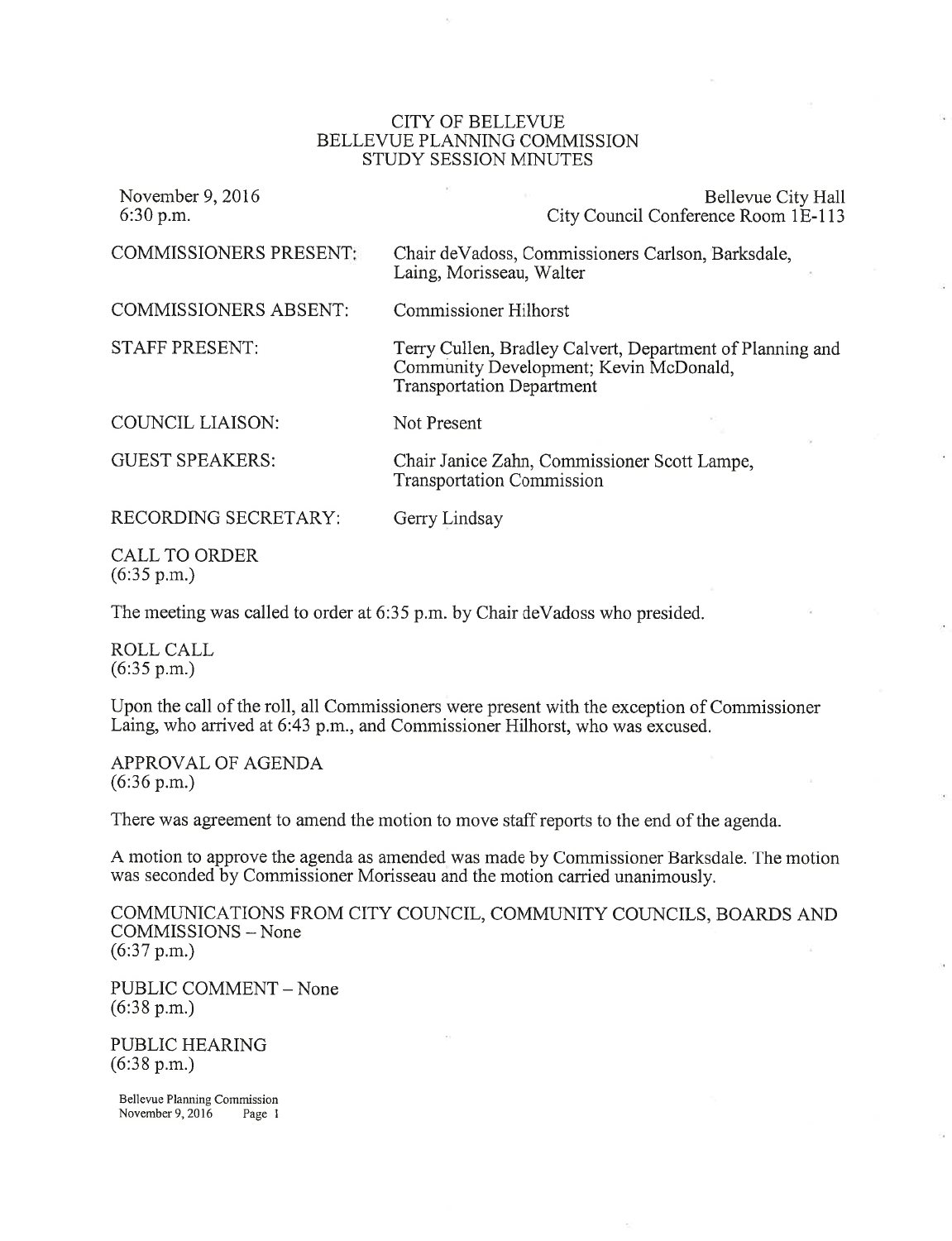#### Comprehensive Plan Amendment: Vision Zero

<sup>A</sup>motion to open the public hearing was made by Commissioner Morisseau. The motion was seconded by Commissioner Carlson and the motion carried unanimously.

Senior Planner Kevin McDonald said the Vision Zero Comprehensive Plan amendment was initiated by the City Council. The focus of Vision Zero is to move toward reducing the number of incidents on Bellevue streets that result in serious injury or death to zero. In December 2015 the Council adopted the Vision Zero ordinance that incorporated the Vision Zero ethic as part of Bellevue's transportation planning and prioritization. The Transportation Commission was directed to review the Comprehensive Plan policies with an eye on determining if any policies should be added or amended to implement Vision Zero.

Mr. McDonald explained that the Transportation Commission recommended policy amendments that are intended to provide policy support for additional and more comprehensive-and programmatic efforts to help achieve zero traffic deaths and serious injuries on Bellevue's streets by 2030. The Vision Zero program began in Sweden and has spread around the world to both big and small jurisdictions and indeed entire countries. The state of Washington has adopted the principles as well. Vision Zero is becoming a best practice in jurisdictions that want to reduce to zero the number of serious injuries and deaths.

The fundamental determination of whether a vulnerable person is injured or killed is traffic speed. Where the transportation system can be engineered to encourage lower vehicle speeds, and designed with facilities that protect pedestrians from vehicles, injuries and deaths can be reduced. Vision Zero is an attempt to anticipate human error in the transportation system and it incorporates designs to protect the most vulnerable. Over the last decade in Bellevue, there have been 40 pedestrian-related injuries, 30 bicycle-related injuries, and more than 400 persons injured in cars as a result of accidents, and 15 of the overall injuries proved to be fatal.

The number of annual pedestrian collisions in Bellevue between 2004 and 2014 held fairly stable at around 40, with only a slight increase in the more recent years. The Commissioners were shown a chart indicating how Bellevue's statistics stack up against other cities, some larger and some smaller. It was noted that Bellewe is toward the low end in terms of the rate per thousand of population.

Having observed that the accident rates for Seattle, Spokane and Everett were much higher, Commissioner Carlson asked what the contributing factors are in those jurisdictions. Mr. McDonald said it would take some speculation to answer the question. He added, however, that Bellevue's lower rate may be attributable to the design of the city's transportation system. Historically Bellevue has done a very good job of engineering for safety.

Commissioner Walter asked how collisions with pedestrians was defined. Mr. McDonald said the available data is not in a format that can easily be parsed. The assumption is that the number relates to pedestrians hit by cars, but it could be pedestrians hit by bicycles.

Chair Zahn said the Transportation Commission has been discussing the need to partner with police and other sources to gather the data. Having Vision Zero embedded will allow for identifying the important components that need to be captured and housed in a searchable format. There is no call to collect data just for the sake of collecting data; the work should inform desired outcomes.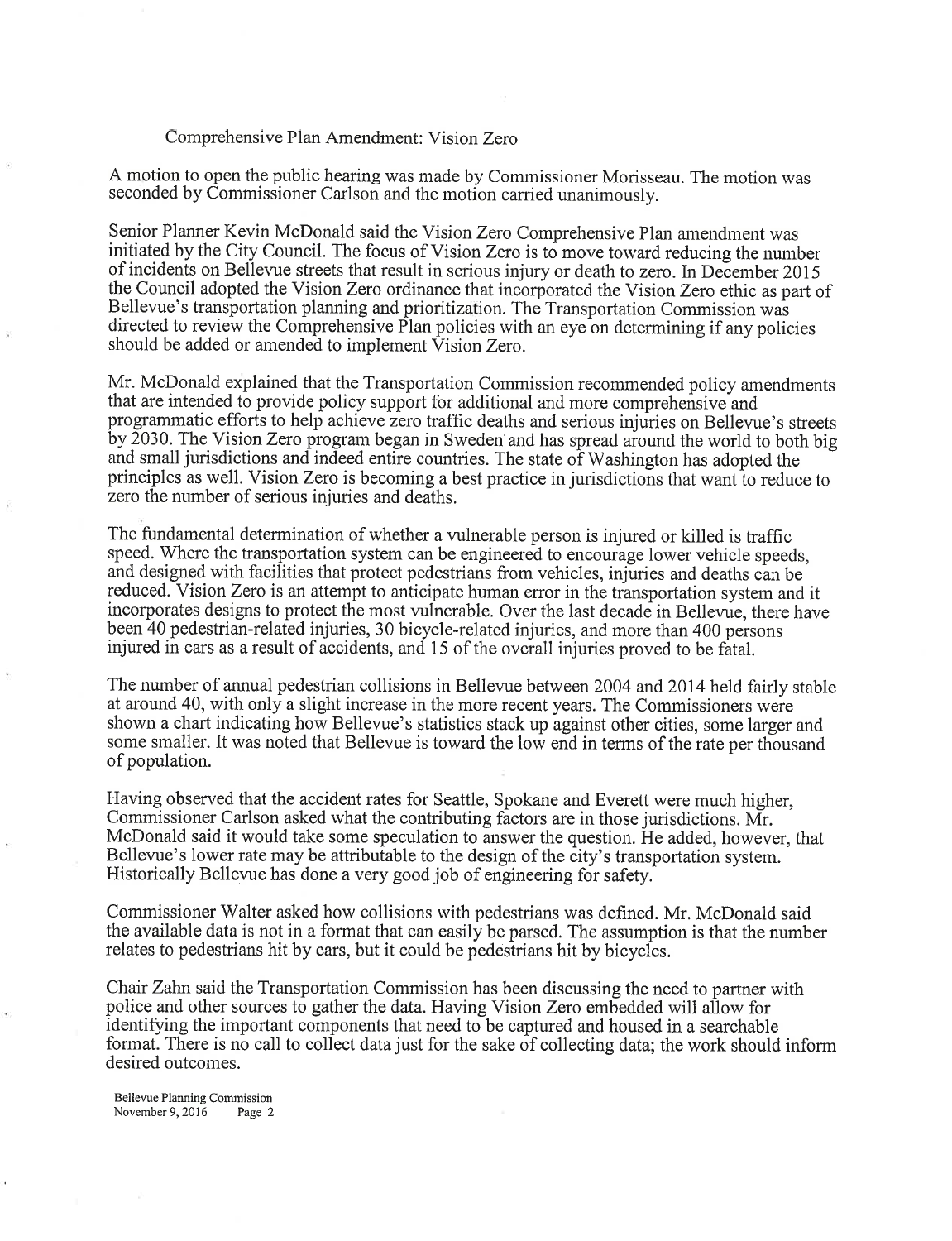Commissioner Carlson suggested that with only about 40 pedestrian collisions annually, it would not be an exhaustive task to determine how many of them, if any, involve pedestrians hit by bicycles. Transportation Commissioner Lampe agreed that research could be put on the to-do list<sup>1</sup>

Chair Zahn said the Transportation Commission has also been talking about gathering data regarding near misses, those instances in which a collision very nearly occurred, using social media and other sources to get a sense of which intersections might be more dangerous than others.

Mr. McDonald said there are some 30 bicycle collisions annually in Bellevue. He shared with the Commissioners a chart comparing Bellevue with other cities and noted that the rate in Bellevue is fairly low by comparison in rate per thousand.

Commissioner Laing asked if the data distinguishes between a bike hitting a car versus a car hitting a bike. Mr. McDonald said he did not know. He pointed out, however, that in either case the bicyclist would be unlikely to come out on the winning side.

Commissioner Barksdale pointed out the need to be clear about what defines an injury. Mr. McDonald agreed.

Commissioner Walter stated that all hospital admissions include an identifying code called ICD-<sup>10</sup>which is very specific as to why the patient was admitted to the hospital. She said while it is not possible to obtain medical records, it might be possible to obtain the ICD-10 numbers which would be descriptive as to accident type.

Mr. McDonald showed the Commissioners a map indicating the dispersion of traffic fatalities in Bellevue over the last ten years. He noted that there was a cluster in the downtown and that the rest were scattered around the city. It is not readily known if the fatalities occurred at intersection locations or midblock locations; having that information would help in defining the problems and identifying solutions.

Commissioner Laing pointed out that accident data is kept by the state for every intersection. The data includes the number of accidents that have occurred at or around a given intersection, the nature of each accident, and whether there were injuries or fatalities involved. The information us used by developers in getting projects approved. Mr. McDonald said the value of Vision Zero from a programmatic approach will involve looking at incidents citywide and being strategic about how to address specific situations.

Chair Zahn said the traditional approach to traffic safety focuses on the three E's: engineering, enforcement and education. The programs and projects that fit those categories that are already in the city's Transportation Element are the Neighborhood Traffic Safety Program, the Accident Reduction Program, traffic law enforcement activities, red light cameras, capital projects, development review, traffic signal operations, the Bellevue Street Design Manual, and the standards and best practices guidelines. In moving to a Vision Zero programmatic approach, it will be necessary to add three E's: encouragement, equity and evaluation. It is one thing to have data, it is another to evaluate it and really understand what it means and determine how it might inform decision-making actions around traffic safety. Encouragement involves incentivizing safe behavior and instilling respect for one another on the streets. Equity involves ensuring that safety applies to everyone, no matter what mode of travel they utilize, and where they live in the city.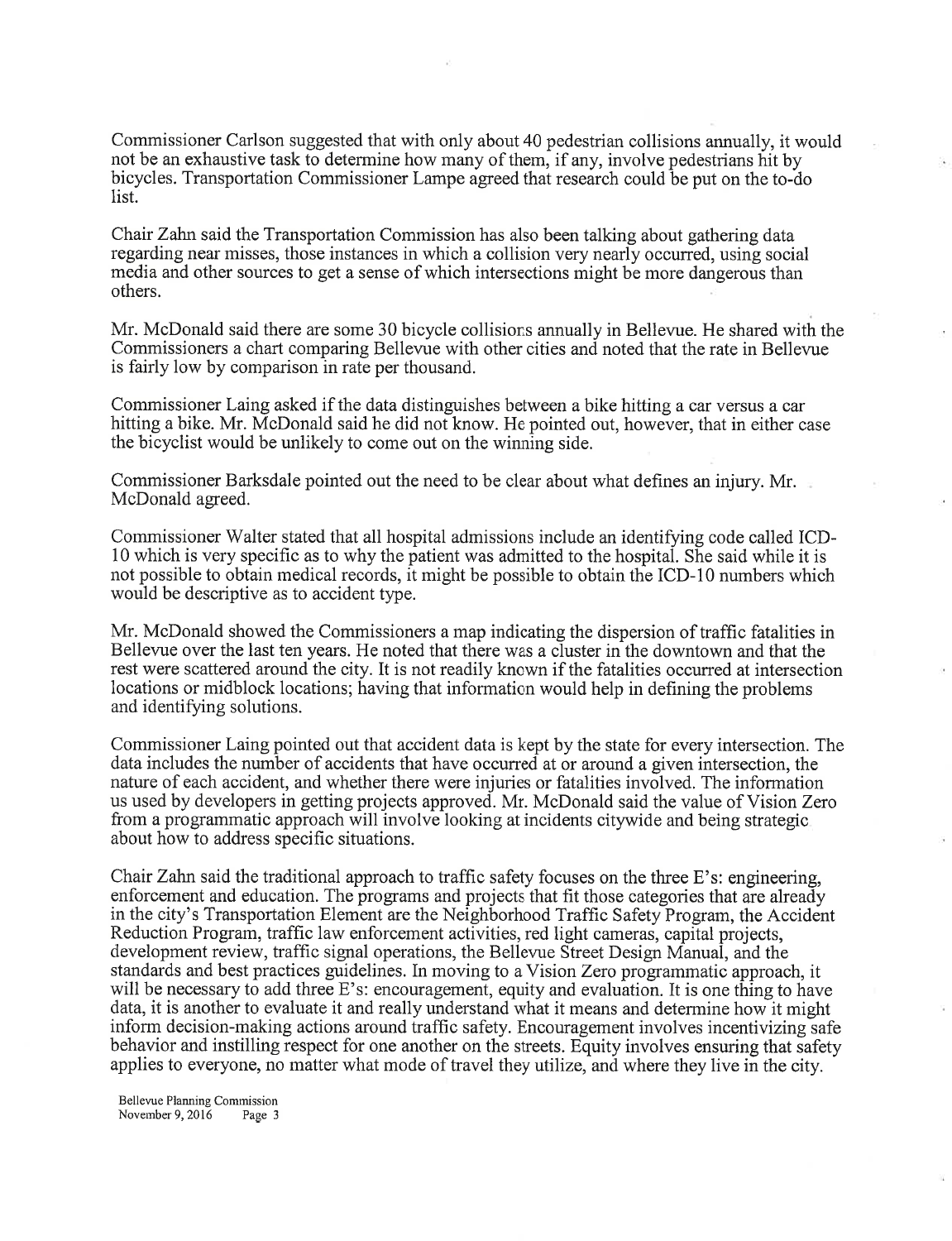Evaluation involves monitoring progress, adjusting strategies, and celebrating successes.

Mr. McDonald said the engineering element aimed at separating and protecting road user groups is intended to identify vulnerabilities. A person on foot or on a bike is more vulnerable to injury or death when hit by a car. The least vulnerable persons are those in cars. Well-designed facilities can provide necessary separation. The intent of engineering is to design systems to provide each user a defined space, essentially eliminating the consequences of inattention.

Commissioner Carlson asked if the approach would include turning two general purpose lanes into one lane for cars and one lane for bicycles. Mr. McDonald said any action of that sort would be an outcome of an engineering and policy decision. The action could be taken in a situation outcome. involving a limited right-of-way, but the Vision Zero approach generally does not imply the

Commissioner Lampe said one example is 116th Avenue NE. In association with the recent repaving work on that roadway, the two lanes north, one lane south and a center turn lane were converted to one lane in each direction, a center turn lane, and five-foot bike lanes on either side. Commissioner Carlson asked about the impact on congestion. Commissioner Lampe said a thorough and exhaustive analysis was conducted to make sure the current and proposed development along the roadway would not be significantly impacted. The approach will certainly be monitored going forward. Mr. McDonald added that the Council authorized repurposing of the right-of-way and at the same time directed staff to conduct an additional evaluation after one year, which is coming up soon.

Commissioner Barksdale said one approach would be to have streets designed solely for cars and other streets that also accommodate cyclists.

Commissioner Carlson said it has been his experience that when thoroughfares and arterials get too congested, cars begin to look for alternative routes, which are often residential streets where there are kids playing and people walking. The result could be that by doing things in the name of safety, some areas could be made less safe.

Chair Zahn pointed out that there is no one-size-fits-all strategy envisioned. To the degree that separation can be provided in order to protect the different user groups, it should be made part of the consideration. Where bike paths are shared with roadways, pedestrian and bicyclists are more at risk because there is only the perception of safety.

Chair deVadoss said he would prefer to focus on harmonizing the various travel modes rather than on separating and protecting. He also commented that when the first Vision Zero was envisioned in Sweden 20 years ago, the notion of a self-driving car was only a dream, and the idea of drones for transportation was science fiction. Now self-driving cars are real, and drones for transportation are the dream. The assumptions made around cars need to be fundamentally reimagined. It will soon be possible to say it is not cars that are a danger to bicyclists and pedestrians, and the focus will need to be on harmonizing the various modes.

Commissioner Lampe said the Transportation Commission was directed to determine whether or not any updates, revisions for additional policies were needed in the Transportation Element to incorporate Vision Zero. The conclusion reached after a great deal of study was that four new policies were needed, and two existing policies needed to be revised. The proposed new policies were: TR-A, strive to achieve zero traffic deaths and serious injuries on Bellevue streets by 2030; TR-B, develop a programmatic approach to Vision Zero that integrates components of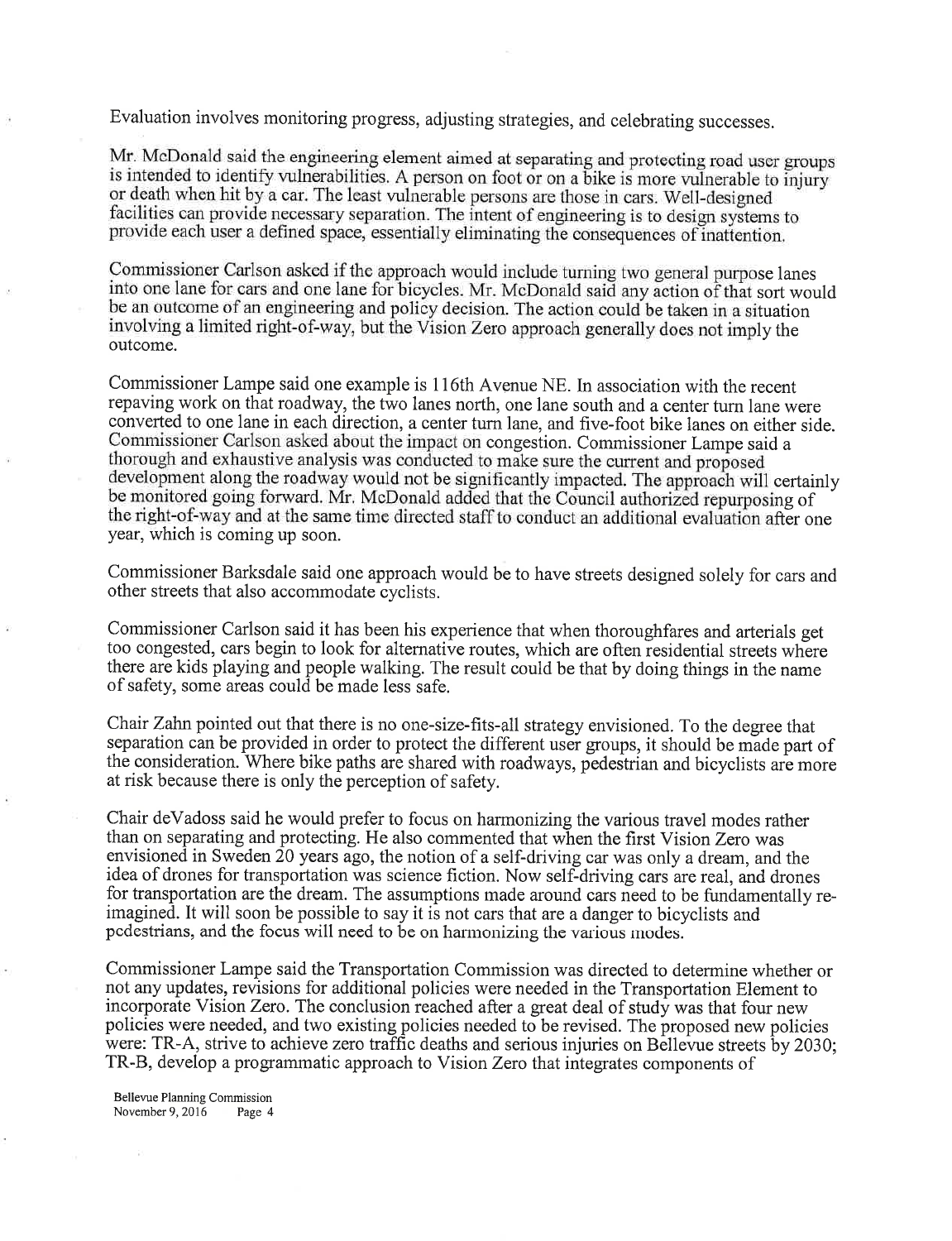Education; Encouragement, Enforcement; Engineering; Equity; and Evaluation; TR-C, design and manage streets to foster safe and contexi-appropriate behavior of all roadway users; and TR-D, strive to provide separation between motorized vehicles, pedestrians and bicyclists, as feasible, reasonable and appropriate to the context.

Chair Zahn noted with regard to proposed policy TR-D, the level of separation required may be very small given the specific context.

Mr. McDonald informed the Commissioners that the Transportation Commission is currently working on a group of objectives collectively known as multimodal level of service. He pointed out that policy TR-D was drafted specifically to address safety, but in looking at multimodal level of service for pedestrians and bicycles, some of it will be defined in qualitative terms rather than quantitative terms. Much of the quality of the experience for people walking or riding <sup>a</sup> bicycle will be determined by the speed and volume of traffic. Separating pedestrians and bicycles will help achieve the Vision Zero outcomes by making pedestrians and bicyclists more comfortable, which in tum will encourage more people to walk or ride.

Commissioner Barksdale pointed out that along Coal Creek Parkway, where the traffic moves very quickly, there is a dedicated bike lane but no physical protections for cyclists. He said anyone who has ever tried riding down that roadway would understand why physical separation would improve safety. Commissioner Walter said the same is true on the Lake Hills Connector.

Commissioner Lampe said the Transportation Commission proposed revising existing policy TR-53 to read "Maintain and enhance safety for all users of the roadway network, regardless of demographics and geography;" and revising existing policy TR-55 to read "Maintain a collision reduction program to identify high collision locations, evaluate and prioritize potential safety improvements and implement recommended changes. "

Commissioner Carlson said he assumed the city already reaches out to all demographics. Chair Zahn said the Transportation Commission had a lot of debate and offered many permutations when drafting the policy language. The proposed language represents a compromise that acknowledges that while the word "all" should encompass all, sometimes a little more emphasis is important. Mr. McDonald added that the policy as proposed will help the city focus and prioritize where there may be demographic groups or individuals who may need special attention, or specific geographic areas of special concem.

Commissioner Laing suggested that the policy should not say "regardless of demographics and geography''but rather should give emphasis to certain people within user groups and on certain areas of geography, such as school zones. Chair Zahn said that approach was one of the options discussed by the Transportation Commission.

Commissioner Barksdale called attention to the language of proposed policy TR-D and suggested the phrase "reasonable and appropriate to the context" should be used in policy TR-53 as well.

Commissioner Carlson suggested that less is more and that "all" means all.

Commissioner Laing reminded the Commissioners that during the process of updating the Comprehensive Plan, the Commission sought to remove to the extent possible limiting phrases wherever there was a reference to "a11." He suggested that the essence of proposed policies TR-C and TR-D are already in the Comprehensive Plan in multiple forms. He called attention to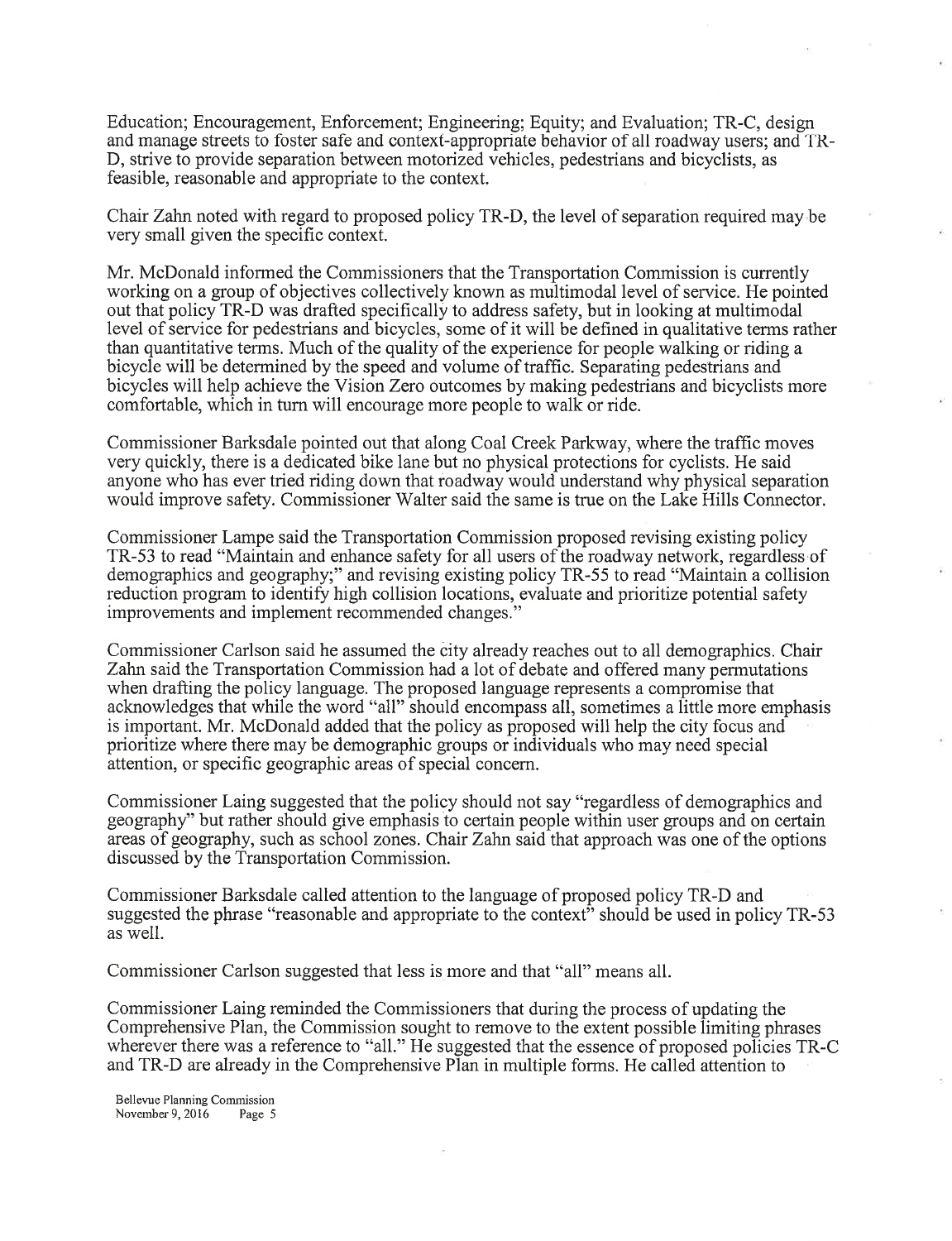existing policy TR-21 and noted that it calls for ensuring that the transportation system infrastructure in Bellevue provides mobility options for all modes and accommodates the mobility needs of everyone, including underserved populations, which is essentially the same as the proposed revision fo Policy TR-53.

Commissioner Walter asked if the language specific to demographics and geography could be housed somewhere other than in policy. Mr. McDonald said the Comprehensive Plan includes narrative and text boxes that serve to amplify the policies. He said that approach would be one way to provide context without amending policy language.

There were no members of the public wishing to address the Commission during the public hearing.

<sup>A</sup>motion to close the public hearing was made by Commissioner Laing. The motion was seconded by commissioner carlson and the motion carried unanimously.

#### STUDY SESSION (7:38 p.m.)

Commissioner Laing voiced his appreciation for the effort of the Transportation Commission relative to the issue. He allowed that there is overlap in every element of the Comprehensive Plan and as such was not overly troubled by the proposed revision to TR-53. According to Wikipedia on the topic of Vision Zero, roads in Sweden are built with safety prioritized over speed or convenience. Basically Vision Zero treats the relationship between safety and efficient mobility as a zero-sum game. In other words, one cannot have improved safety without some level of congestion. Policy TR-2 calls for striving to reduce congestion and improve mobility that same concept is carried through some of the discussions of the land use policies in the Land Use Element. He suggested revising proposed policy TR-D to read "Strive to provide separation" between motorized vehicles, pedestrians and bicyclists as feasible, reasonable and appropriate to the context without diminishing mobility for any transportation mode." The Commission has been clear about not wanting a Comprehensive Plan that prefers one mode of transportation over any other. The Transportation Element is focused on multimodal mobility. The policy should outline Bellevue's Vision Zero, not Sweden's Vision Zero, which should continue to strive to reduce congestion while also striving to reduce serious injury accidents and deaths to zero.

Commissioner Barksdale commented that currently there is a certain amount of congestion on 116th Avenue, but cyclists cannot ride along the roadway. Even though congestion is not limited, one mode of transportation, specifically biking, is adversely impacted. In some areas there are bike lanes that end and do not connect routes; making the connections might impact cars but would enhance transportation for other modes. Commissioner Laing said one possible outcome of the project to restripe 116th Avenue NE could be the taking of bikes from other areas and concentrating them on 116th Avenue NE, and making the whole system work better. He said the language he proposed was not intended to call for sharing the limited right-of-way, rather on avoiding system failure overall in striving to accommodate one mode over another.

Chair Zahn suggested the question to be answered is what is meant by "reasonable and appropriate to the context.<sup>3</sup> It is possible that anything more than a de minimum amount of impact would not be reasonable. Commissioner Carlson said in that case, the extra words would serve as clarification.

Commissioner Laing commented that context is everything, and without it "feasible, reasonable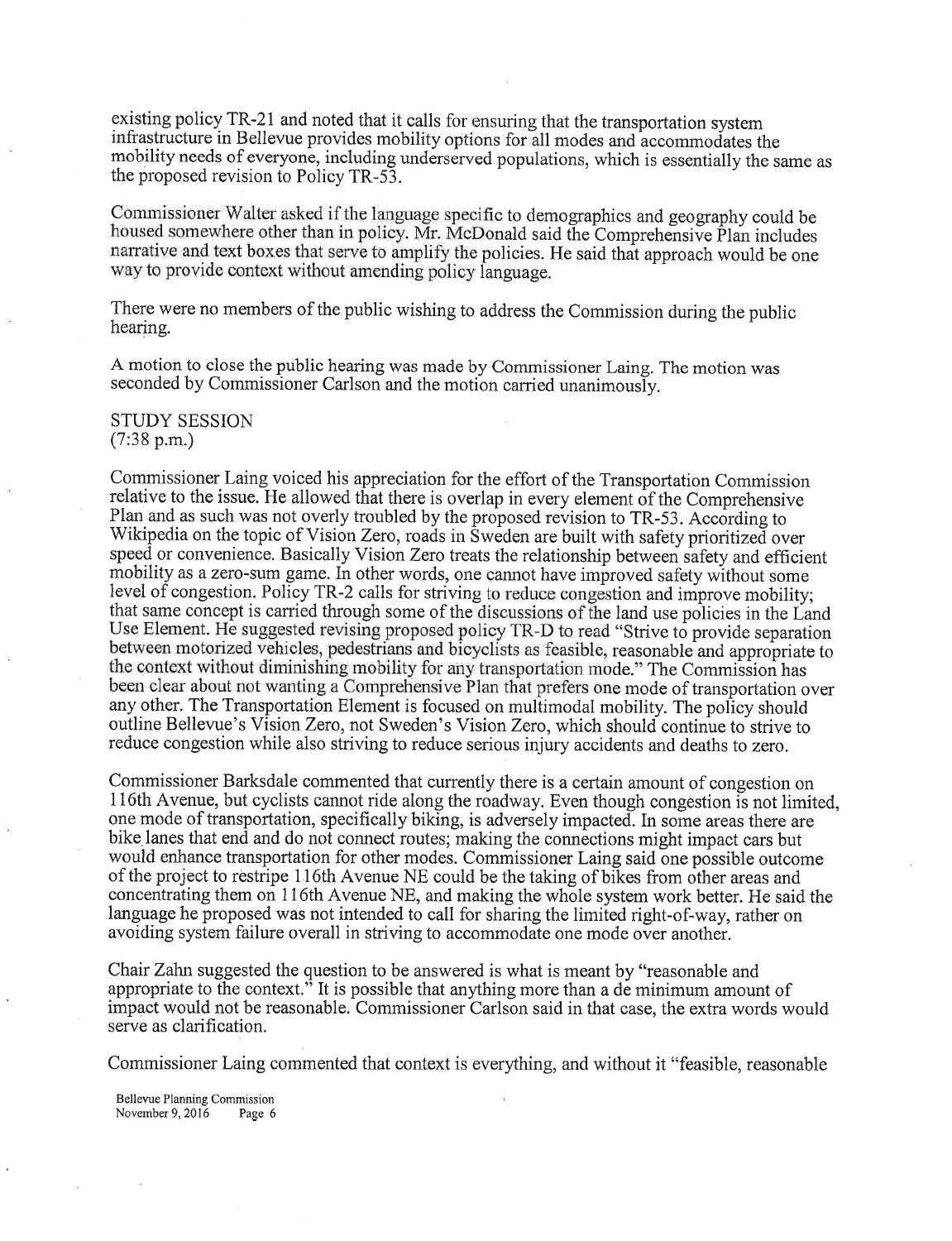and approprtate" means nothing. The city may say it is feasible to restripe a roadway to put in bike lanes based on the fact that it has the money and enough paint. The action may not, however, be reasonable and appropriate to the context. Vision Zero is supposed to be metric driven; the goal is zero traffic deaths. No dependent variable should be added in. The language used should be consistent with existing policies in the Comprehensive Plan.

A motion to revise the language of proposed policy TR-D to have it read "Strive to provide separation between motorized vehicles, pedestrians and bicyclists as feasible, reasonable and appropriate to the context without diminishing mobility for any transportation mode" was made by Commissioner Laing. The motion was seconded by Commissioner Carlson.

Commissioner Morisseau pointed out that the data that will help the city make certain decisions is simply not there yet. She asked if there is room for flexibility in the proposed language to adapt for whatever the data eventually says.

Chair Zahn suggested revising the language of TR-D to read "...appropriate to the context while maintaining adopted level of service standards for all modes." That way whatever levels of service get adopted based on the data, the language would not need to be revised.

Commissioner Laing accepted the suggestion as a friendly amendment.

The motion carried unanimously.

A motion to strike from policy TR-53 the clause "regardless of demographics and geography" was made by Commissioner Carlson. The motion was seconded by Commissioner Walter and the motion carried unanimously.

Commissioner Walter asked if consideration has been given to improving bicycle facilities in the city. She noted that bike lanes and paths are always the last to be riders must often move into traffic lanes, and existing bike facilities are not always designed to be safe. Mr. McDonald said the Pedestrian and Bicycle Implementation Initiative, which the Commission has recommended to be funded to the tune of \$6.7 million in the biennium will move things in a positive direction relative to bicycle facilities.

Chair Zahn said the Transportation Commission has discussed existing bicycle facilities that are in need of maintenance. Part of the funding will be focused on that area. The funding will also further the goal achieving at least two east-west and two north-south connected bicycle corridors to provide for continuity, and the goal of serving those who are interesting in riding but are concerned about safety.

A motion that the Planning Commission recommendation on the Vision Zero Bellevue Transportation Commission policy recommendations, as amended by the Planning Commission, be transmitted to the City Council with a recommendation that they be adopted as amended, was made by Commissioner Laing. The motion was seconded by Commissioner Barksdale and the motion carried unanimously.

A motion to amend the agenda to move staff reports and approval of the minutes to follow the study session was made by Commissioner Laing. The motion was seconded by Commissioner Carlson and the motion carried unanimously.

# STAFF REPORTS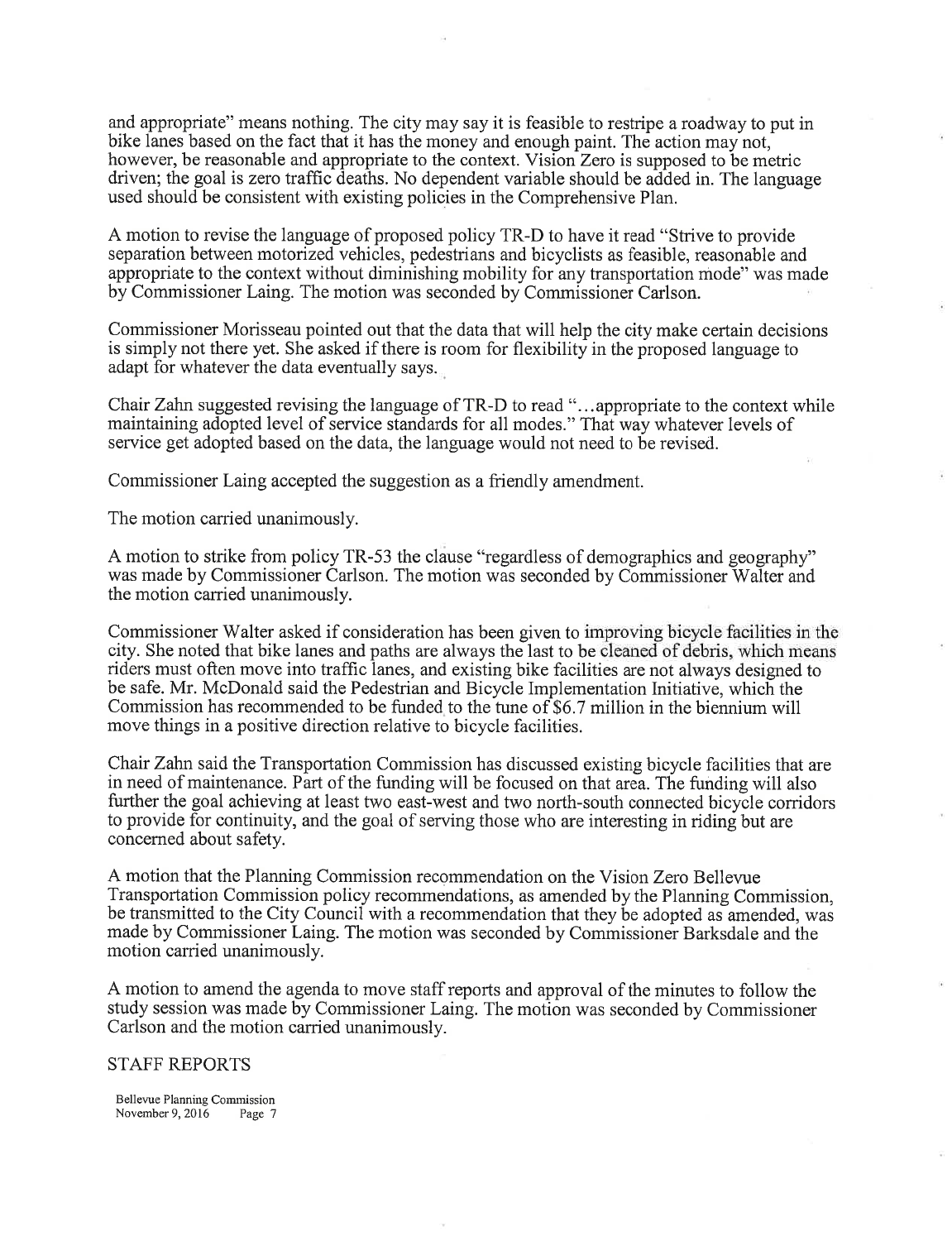Mr. Cullen reminded the Commissioners that the annual retreat was scheduled for November 16, beginning at 4:45 p.m. at the First Congregational Church on NE 2nd Street. The event will begin with a tour of the new facility which the church is encouraging the public to use. The church will be hosting the homeless shelter that same evening starting around 7:00 p.m.

Commissioner Carlson announced that he would be out of town and unabie to attend the retreat.

Mr. Cullen noted that the Commission will meet twice in December on the 7th and the 14th. He said at both of those meetings the primary order of business would be downtown livability.

With regard to the move toward fully electronic Commission packets, Mr. Cullen said it has been a challenge for a variety of reasons.

Commissioner Walter asked if receipt of the packet electronically on tablets owned by the city will mean any personal notes made by Commissioners will become public records. Mr. Cullen said he would put that question to the City Attorney, but said it was his understanding anything put on city property will become public record. He added that hard copies of the packets will no longer be made available. The costs of purchasing tablets and switching over to all electronic packets will be offset in just three months of not having to print hard copies and have them delivered to the Commissioners.

With regard to an item raised at the October 26 Commission meeting by Commissioner Walter in regard to Eastgate, Mr. Cullen said the question was whether or not what was adopted by the Commission and forwarded to the City Council truly reflected the intent of what the Commission had wanted to do, specifically with regard to transient lodging. Transient lodging as a type of use is reflected in the EG-TOD as adopted as allowed through an administrative conditional use permit. He said during his review of the records he discovered that the intent of the Commission was in fact to allow the use through a conditional use permit, not through an administrative conditional use permit.

Continuing, Mr. Cullen noted that at the February 24 study session three references were made to transient lodging and/or homeless shelters. The first one was from Chair Hilhorst who noted that while a hostel might be a good fit in the zone, a homeless shelter may not be. The response from Code Development Manager Patricia Byers was that requiring a conditional use permit might be the way to go for homeless shelters in that it would certainly allow for addressing all the impacts. Immediately following that exchange, Commissioner Laing noted that Seattle requires a conditional use permit for homeless shelters even if they are located in an industrial area, and went on to say that one of the impacts that should be considered is the queuing that often is associated with the use given that the shelter is not generally open24 hours per day, which can be addressed through a conditional use permit. He also said hotels and motels should be permitted uses, to which the Commissioners agreed.

On April 27, during a discussion about the EG-TOD, contained in a long discussion about different uses, Ms. Byers suggested that hotels, motels and transient lodging should be permitted uses on the residential use chart. Chair Hilhorst said the argument previously made by the Commission was that transient lodging could include a homeless shelter, which is why a more stringent permitting process would be in order, particularly in what is intended to become <sup>a</sup> neighborhood. Ms. Byers agreed to retain the requirement for administrative conditional use for the use. That is what the minutes reflect of the discussion, and is an accurate reflection of the audio recording.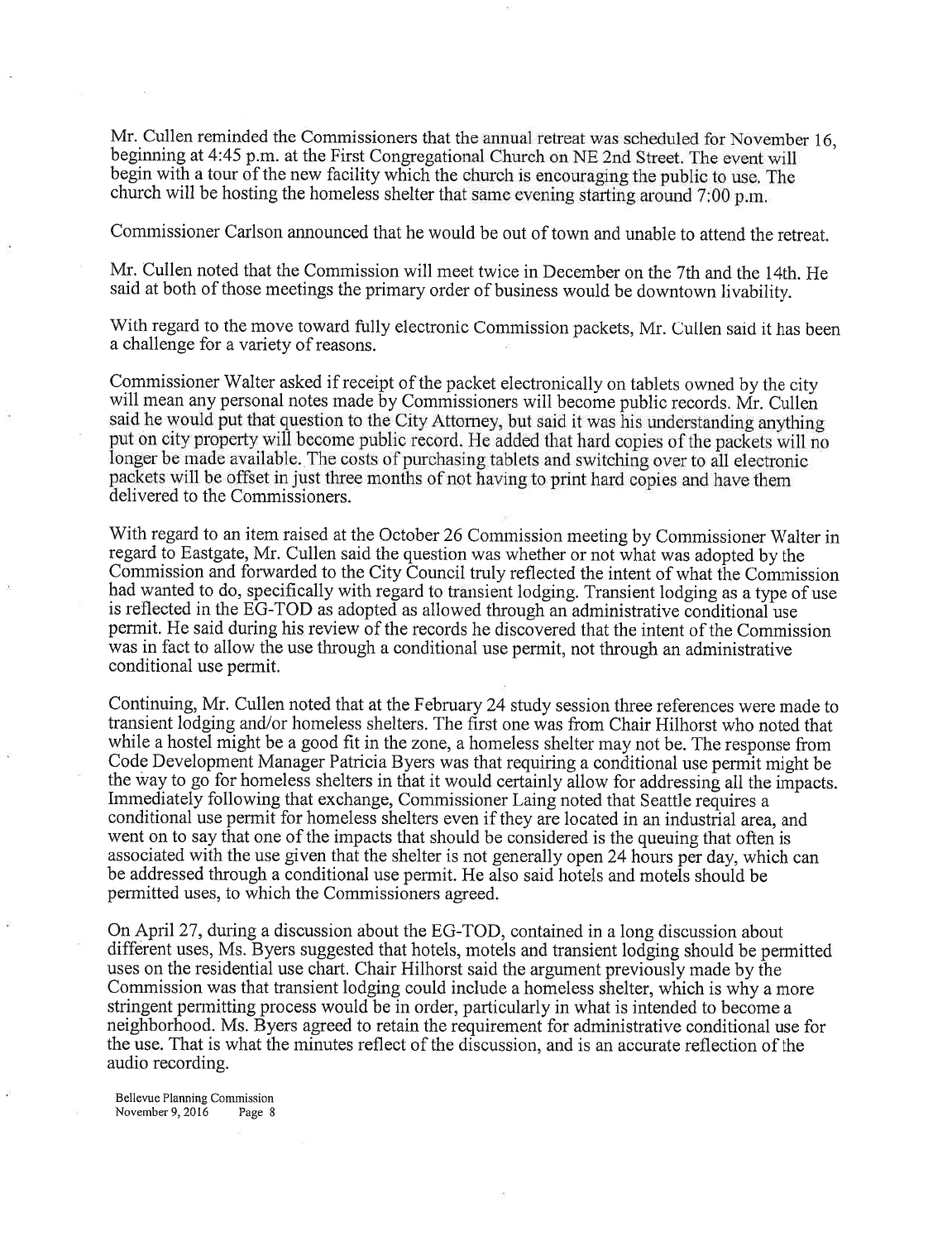Mr. Cullen said in speaking with Ms. Byers, it was agreed that she misspoke. Regardless, what she said is what got picked up and included in the use tables. On June 22, the public hearing was held at Bellevue College and the issue was contained in a very large document in the use tables. There are three places where the identification is made for the EG-TOD. He said he could see clearly how the error occurred and how it got continued even though it was not the Commission's intent.

Mr. Cullen said he then conferred with Bob Hyde in the city's legal department about how to fix the error. Mr. Heid said there are two paths that can be taken, either of which would be acceptable. Informally, the Commission could raise the issue with the Councilmembers as the Commission's recommendation is brought before the Council. There have been conversations with various Councilmembers in which the issue and the research has been brought up, and apologies have been made. The more formal approach would be to open the issue again before the Commission, make the change, and then retransmit the package with the corrected language. Someone who voted for the amendments would need to make a motion to reconsider. That motion would need to be approved on the strength of a two-thirds majority vote. If approved, the amendment as correctly expressing the intent of the Commission would be proposed and voted on, but only a simple majority would be needed for approval. No additional public notice or public testimony would be required to make that happen.

Mr. Cullen asked the Commission to indicate a preference for which approach to take, and said the issue would be placed on the Commission's December 7 agenda. There was supposed to be <sup>a</sup> second study session by the Council on the Eastgate topic on November 14, but that has been postponed without adate certain, so action by the Commission on December 7 should fit with the timing.

Chair deVadoss thanked Mr. Cullen for his detailed analysis and explanation. He said the mistake that was made was made honestly and there is no need for staff to apologize.

Commissioner Carlson said the shelter issue is of great consequence to the potential success of the overall Eastgate development. He said if the facility is to be allowed, it should be done right. He recommended a standalone meeting or public hearing on its status. The more formal approach should be taken.

Commissioner Laing concurred. He said the issue is of such significance that the formal process of voting to reconsider and then making the change should be followed.

Chair deVadoss and Commissioner Walter agreed as well.

# DRAFT MINUTES REVIEW

A. September 14, 2016

Mr. Cullen noted that he had been directed to listen to the audio recording and to make some changes. He said Commissioner Walter had suggested that her comments in regard to the homeless shelter were more robust than what was reflected in the draft minutes, and he said after listening to the recording he found that to be true and added more detail to page 18 of the minutes.

Commissioner Walter suggested that "What happens if there someone has a mental health